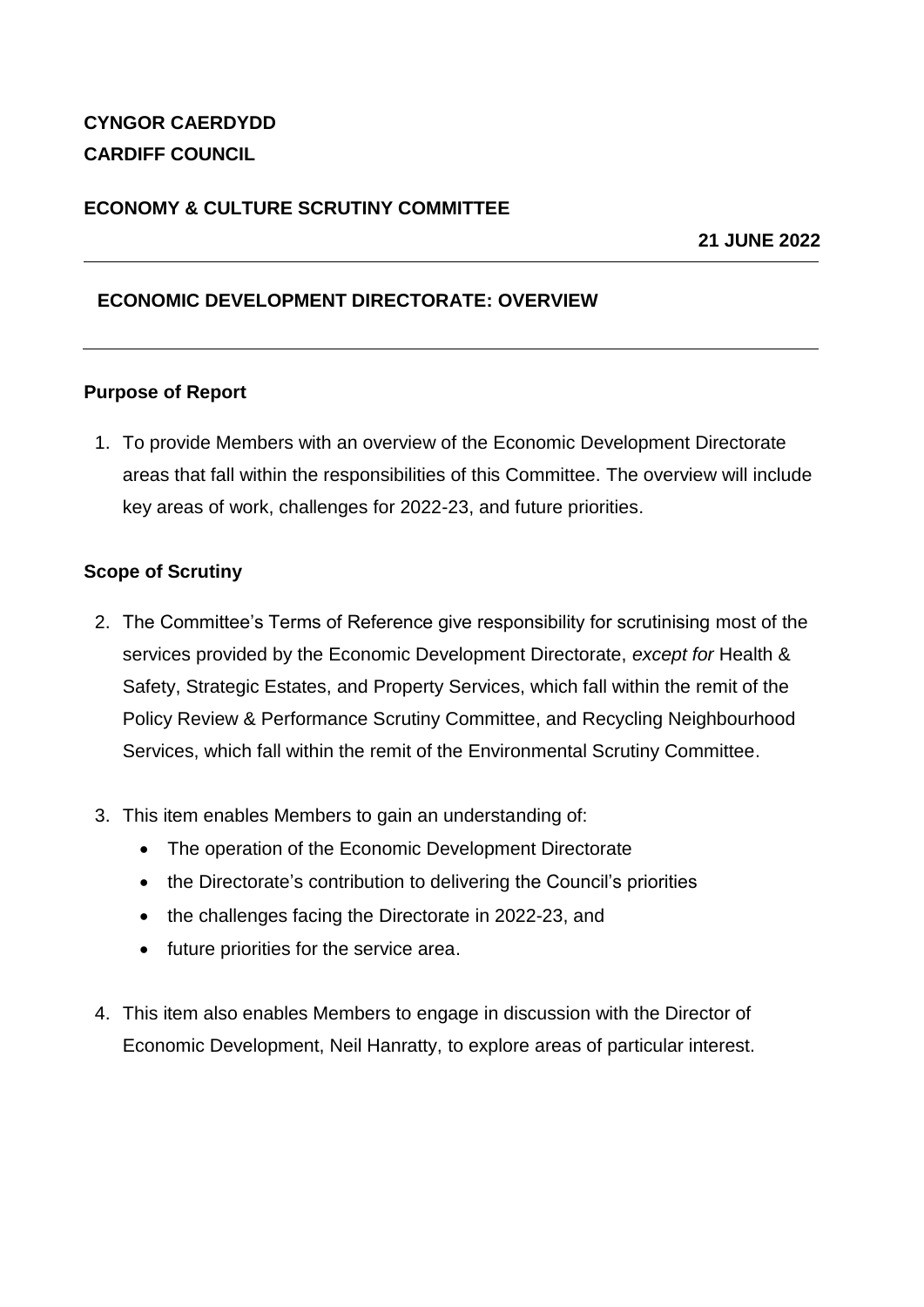## **Background**

- 5. The work of the Council's Directorates is shaped by the following key documents that set out the priorities for the Council:
	- Wellbeing of Future Generations (Wales) Act 2015 *requires local authorities to adopt well-being objectives and work in accordance with the Act*
	- 'Cardiff Well Being Plan 2018-2023' *Cardiff Public Service Board's Local Wellbeing Plan*
	- Capital Ambition *the Administration's five-year political ambition for Cardiff to become a greener, fairer, and stronger capital city*
	- Corporate Plan 2022-25 *translates Administration's priorities into deliverable objectives.*
- 6. Cardiff's Well Being Plan 2018-2023 sets out seven well-being objectives, which have been adopted by the Council:
	- Cardiff is a great place to grow up
	- Cardiff is a great place to grow older
	- Supporting people out of poverty
	- Safe, confident, and empowered communities
	- A capital city that works for Wales
	- Cardiff grows in a resilient way
	- Modernising and integrating our public services
- 7. The Council's Corporate Plan<sup>1</sup> sets out the steps that will be taken to achieve the seven Well-being Objectives, and how progress is measured. It also explains how these link to the following four Key Priorities:
	- Working for Cardiff
	- Working for Wales

1

- Working for the Future
- Working for Public Services
- 8. The Corporate Plan also sets out how the Administration's priorities for Cardiff will be achieved, providing clarity on what will be delivered and by when.

 $1$  Here is a link to the Corporate Plan: [Corporate Plan \(cardiff.gov.uk\)](https://www.cardiff.gov.uk/ENG/Your-Council/Strategies-plans-and-policies/Corporate-Plan/Pages/default.aspx)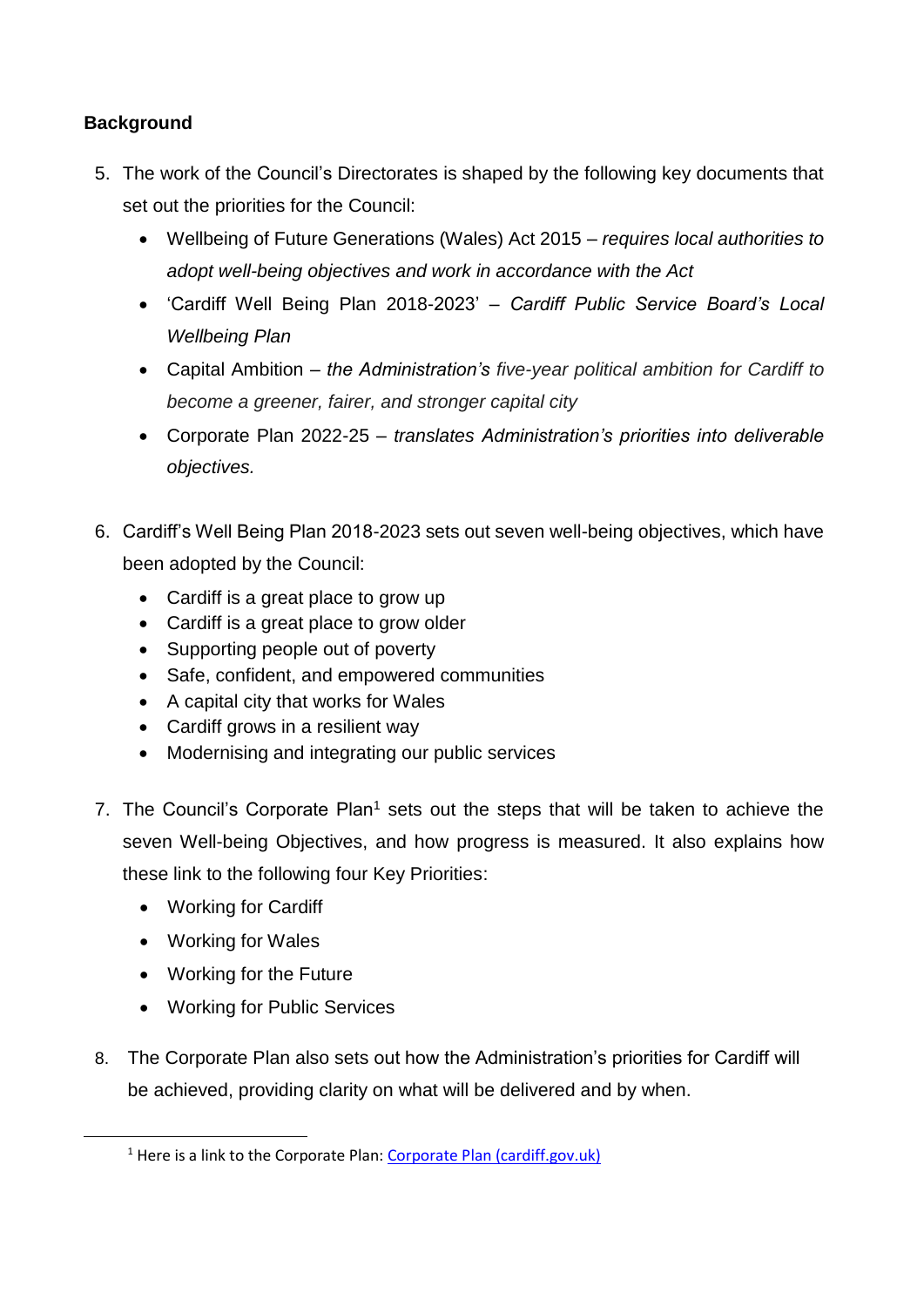## **Economic Development Directorate - Overview**

- 9. The Economic Development Directorate includes the following Service Areas that fall within the remit of this Committee:
	- Economic Development
	- Major Projects
	- Parks, Sport, Harbour Authority & Leisure
	- Culture, Venues & Events
	- Shared Regulatory Services.

10. A brief overview of each of these areas is shown below:

#### **Economic Development and Major Projects**

|           | Cardiff City-Region -                            | including strategic partnerships such<br>as City Deal, and Western Gateway.                                                              |
|-----------|--------------------------------------------------|------------------------------------------------------------------------------------------------------------------------------------------|
|           | <b>Business Support / Business Development -</b> | providing advice, support, access to<br>finance and property, and provision<br>of Council workshops.                                     |
| $\bullet$ | Inward Investment & City Marketing -             | promoting the city as an inward<br>investment location and working<br>directly with investors to create new<br>employment opportunities. |
|           | City Centre Management -                         | day to day management of city centre,<br>business engagement and co-<br>ordination of Council resources.                                 |
|           | Major Projects -                                 | <b>Atlantic Wharf, International Sports</b><br>Village, Metro Central, Canal Quarter,<br>Dumballs Road.                                  |

#### **Parks, Sport, Harbour Authority & Leisure**

- 
- 
- 
- 

 Parks and open spaces - *15 Green Flag parks, park ranger services, volunteer networks, Bute Park Nursery and Education Centre*. Sport - *Outdoor Sport facilities, Playgrounds, Exercise Referral Scheme*. Leisure Services - *Greenwich Leisure Limited (GLL-Better) operate 8 leisure centres on behalf of the Council. Channel View Leisure Centre is managed in-house*. Cardiff Harbour Authority - *Cardiff Bay Barrage, the freshwater Bay and waterfront, Flat Holm Island, White Water Rafting Centre, and Water Quality Management*.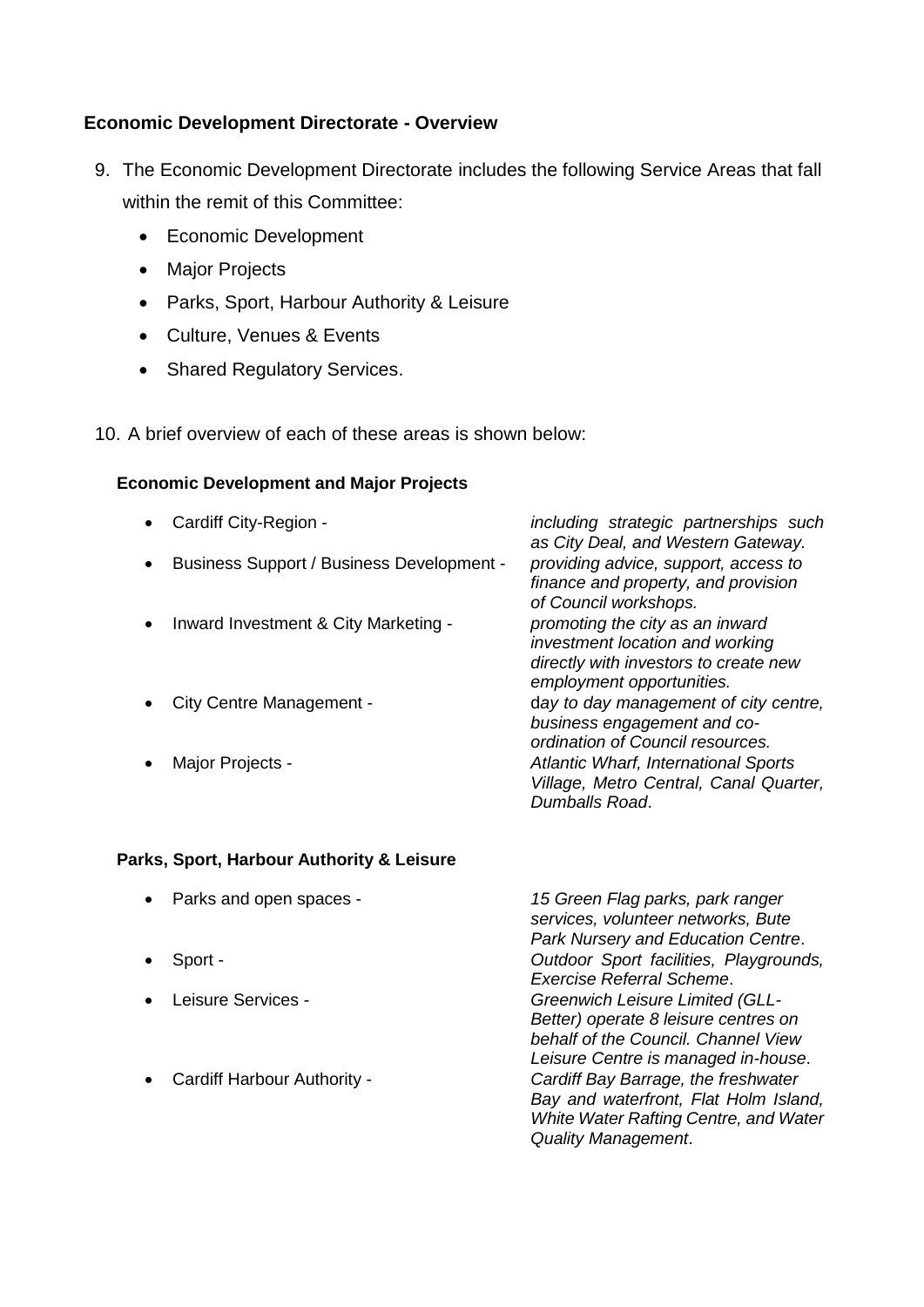#### **Culture, Venues & Events**

 Cultural Venues - *Cardiff Castle/ St David's Hall/ New Theatre/ City Hall/ Cardiff Museum etc.* Major Events - *Supporting the delivery of national and international sporting and cultural events including Cardiff Marathon.* Tourism - *Tourism marketing, Visit Cardiff Network, Convention Bureau*.

## **Shared Regulatory Services**

 Shared Regulatory Services - *Trading Standards - provided in a joint working arrangement between Bridgend, Cardiff, and the Vale of Glamorgan Councils.*

11. For further background information, the draft Economic Development Directorate Delivery Plan 2022-23 is attached at **Appendix A**. This provides information on the areas covered, the actions scheduled and key performance measures.

## **Way Forward**

- 12.Neil Hanratty (Director of Economic Development) will provide an introductory overview of the Directorate areas that fall within this Committee's terms of reference and the key challenges facing the Economic Development Directorate during the coming year. His presentation is attached at **Appendix B**. He will then be available to answer Members' questions.
- 13.Members may wish to explore the following areas:
	- The main areas of work for 2022-23 and how these were identified
	- The key challenges facing the Directorate
	- How the Directorate is planning for the future, and
	- Views on where scrutiny could assist.

## **Legal Implications**

14.The Scrutiny Committee is empowered to enquire, consider, review, and recommend but not to make policy decisions. As the recommendations in this report are to consider and review matters there are no direct legal implications. However, legal implications may arise if and when the matters under review are implemented with or